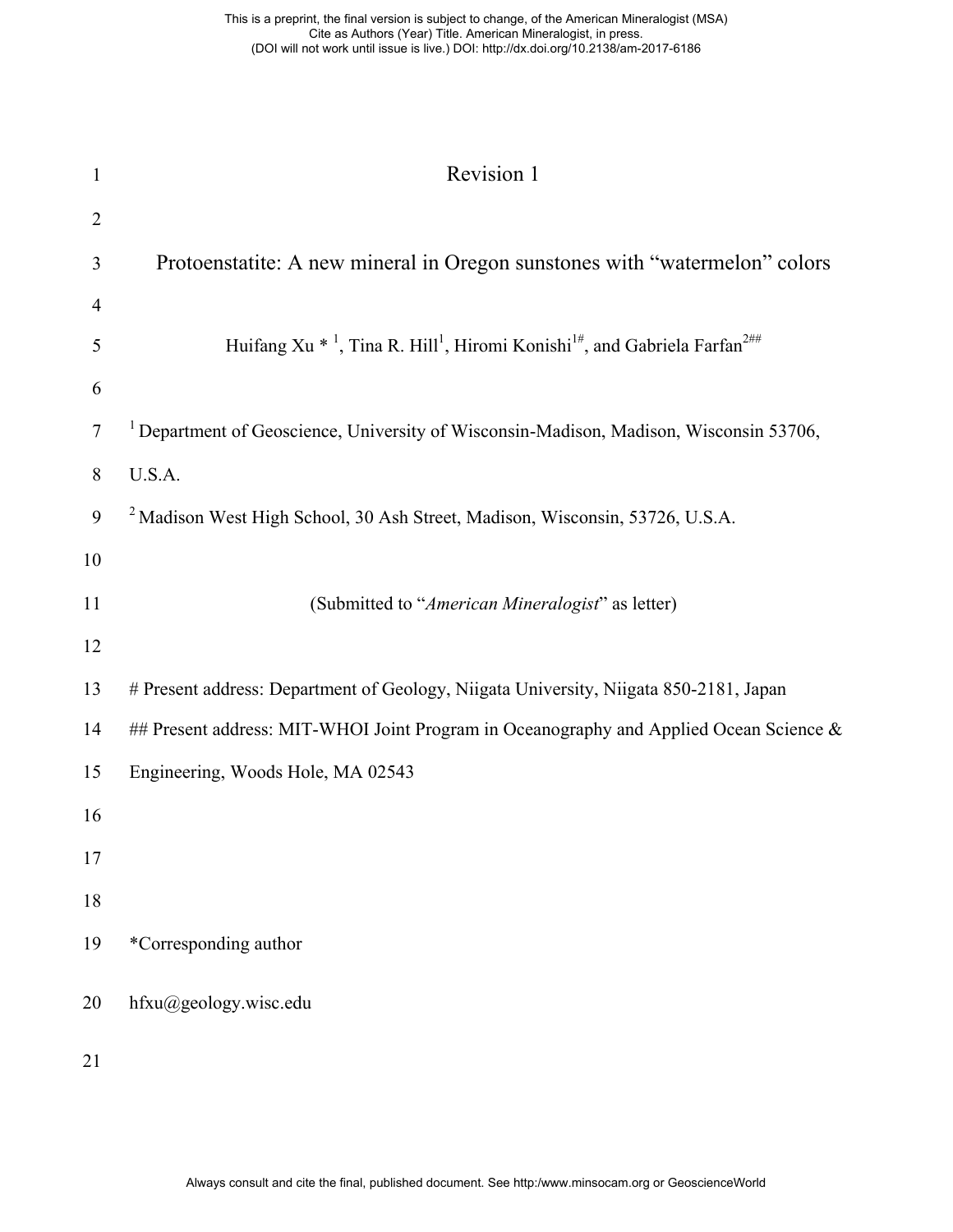| $22\,$<br>23 | Abstract                                                                                                                                               |
|--------------|--------------------------------------------------------------------------------------------------------------------------------------------------------|
| 24           | Al-Fe-bearing protoentatite was discovered in Oregon sunstones with unusual pleochroic                                                                 |
| 25           | / dichroic red to green coloration using high-resolution transmission electron microscopy                                                              |
| 26           | (HRTEM) and X-ray energy dispersive spectroscopy (EDS). The empirical formula calculated                                                               |
| 27           | on the basis of 6 O <i>apfu</i> is $(Mg_{1.17}Fe_{0.43}Al_{0.26}Ca_{0.03}Na_{0.10}Ti_{0.01})_{\Sigma 2.00}(Si_{1.83}Al_{0.17})_{\Sigma 2.00}O_6$ . The |
| 28           | protoenstatite has a space group of <i>Pbcn</i> ; its unit-cell parameters refined from selected-area                                                  |
| 29           | electron diffraction patterns are $a = 9.25(1)$ Å, $b = 8.78(1)$ Å, and $c = 5.32(1)$ Å. The esds on the                                               |
| 30           | cell parameters were determined based on electron diffraction patterns from the coexisting native copper                                               |
| 31           | inclusion and the host labradorite with known cell parameters. Protoenstatite nanocrystals are                                                         |
| 32           | quenchable to low temperature. The crystallographically-oriented nanocrystals of protoenstatite                                                        |
| 33           | and clinoenstatite in association with copper nanocrystals are responsible for the unusual green                                                       |
| 34           | and "watermelon" coloration of the labradorite gemstone.                                                                                               |
| 35           |                                                                                                                                                        |
| 36           | Keywords: Oregon sunstone, labradorite, new pyroxene, clinoenstatite, protoenstatite, HRTEM,                                                           |

37 native copper, dichroic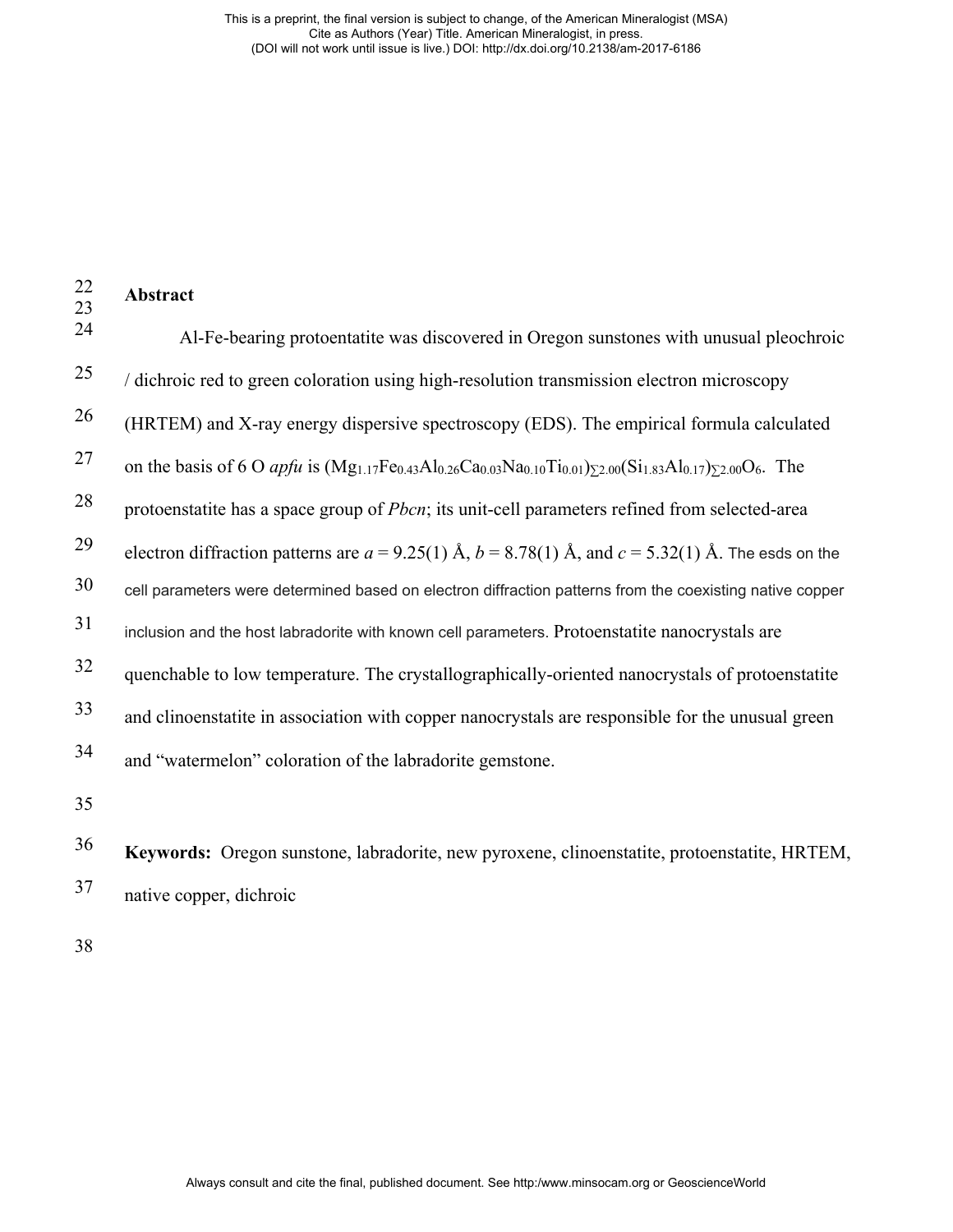### 39 **Introduction**

| 40 | Enstatite, $Mg_2Si_2O_6$ , with a space group of <i>Pbca</i> , has several polymorphic counterparts               |
|----|-------------------------------------------------------------------------------------------------------------------|
| 41 | including clinoenstatite $(P21/c)$ , high-temperature clinoenstatite $(C2/c)$ , high-pressure                     |
| 42 | clinoenstatite ( $C2/c$ ), protoenstatite ( <i>Pbcn</i> ), and high-pressure protoenstatite ( $P2_1cn$ ) (Cameron |
| 43 | and Papike 1981; Tribaudino et al., 2002; Angel et al., 1992; Yang et al., 1999). Protenstatite is                |
| 44 | reported to be a high temperature form that cannot be quenched to room temperature (Cameron                       |
| 45 | and Papike 1981; Tribaudino et al., 2002). Protoenstatite would transform to enstatite or                         |
| 46 | clinoenstatite at low temperature based on the results of synthetic protoenstatite (Cameron and                   |
| 47 | Papike, 1981; Chen and Prensnall, 1975; Smith, 1969; Smyth, 1974). However, a synthetic Li-                       |
| 48 | Sc-bearing protoenstatite with smaller cations of Li and Sc in octahedral sites is quenchable at                  |
| 49 | low temperature (Smyth and Ito, 1975). It is reported that protoenstatite was a precursor of                      |
| 50 | clinoenstatite in some Mg-rich basalts (Dallwitz et al., 1966; Shiraki et al., 1980) and even in                  |
| 51 | star dusts (Schmitz and Brenker, 2008). In this letter, results from electron diffraction and high-               |
| 52 | resolution TEM (HRTEM) imaging are presented. The mineral and name have been approved                             |
| 53 | by Commission on New Minerals, Nomenclature and Classification (CNMNC) of the                                     |
| 54 | International Mineralogical Association (IMA 2016-117). Two characterized specimens                               |
| 55 | (catalogue numbers UWGM 3538 and UWGM 3539) are deposited in the collections of the                               |
| 56 | Geology Museum, Department of Geoscience, University of Wisconsin-Madison (1215 West                              |
| 57 | Dayton Street, Madison, WI 53706, USA).                                                                           |
|    |                                                                                                                   |

58

### 59 **Samples and Experimental Methods**

60 Protoenstatite occurs as precipitates associated with copper nanocrystals in gem-quality labradorite phenocrysts (Oregon sunstones) from Dust Devil Mine, Lake County, Oregon 61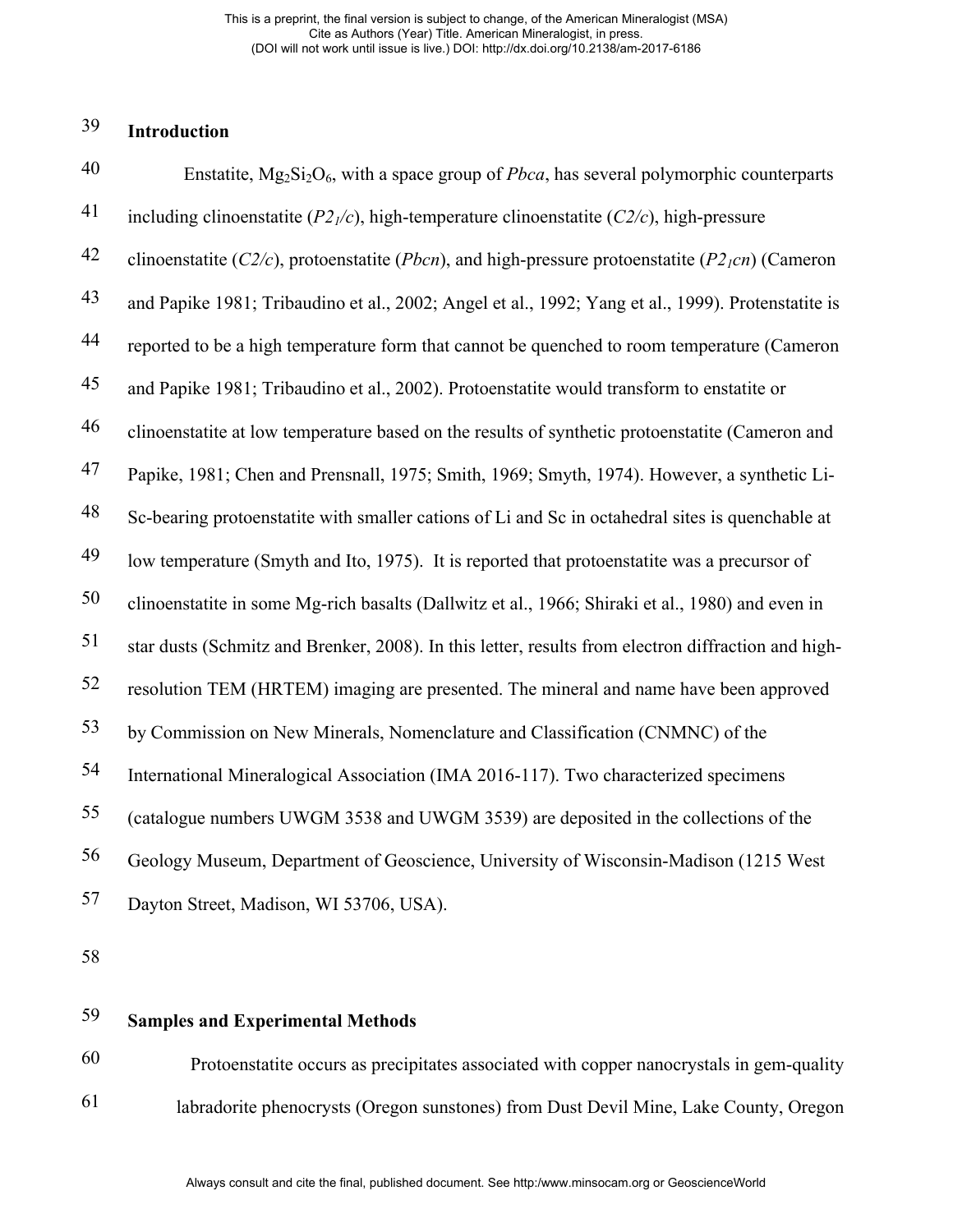(Figures 1 and 2). The site is located in the Rabbit Basin within the Oregon high desert. The host rock is a mid-Miocene basalt (Johnson et al., 1991; Peterson, 1972). The phenocrysts are 64 generally tabular plates and large laths ranging from  $\sim$ 1 cm in the greatest dimension to lathes 8.3 cm long, 2.6 cm wide and 1 cm thick (Hofmeister and Rossman, 1985; Johnson et al., 1991; Peterson, 1972; Stewart et al. 1966). Protoenstatite was discovered in the green part of the "watermelon" variety that possesses a clear rim and a core of transparent red surrounded by a clear vibrant green border that can only be seen in certain orientations (Figure 1). Some carved or faceted red, green and watermelon Oregon sunstones are illustrated in supplementary material (Fig. S1).

 The "watermelon" sunstones exhibit pleochroism and dichroism. Color and schiller are always localized in the cores of the phenocrysts where the native copper micro- or nano-platelets that populate the interior are exsolved clusters of crystals. They are most commonly exsolved parallel to the feldspar crystal plane (010), but also (001) (Hofmeister and Rossman, 1985). This dichroism is exhibited in hand samples of "watermelon" sunstones. The crystals exhibit dichroism with a clear red when oriented approximately parallel to the feldspar (001) plane, and both red and green are seen when oriented in [100] and [010] directions (Figures 1). The parts with green color also exhibit a brownish red / green pleochroism under a plane polarized light (Figure 2). The same phenomenon was observed by Johnson et al. (1991). Pleochroism appears to become stronger in deeply colored specimens. By contrast, the clear rim does not show pleochroism.

Because protoenstatite occurs as nano-inclusions in gem-quality "watermelon" sunstones,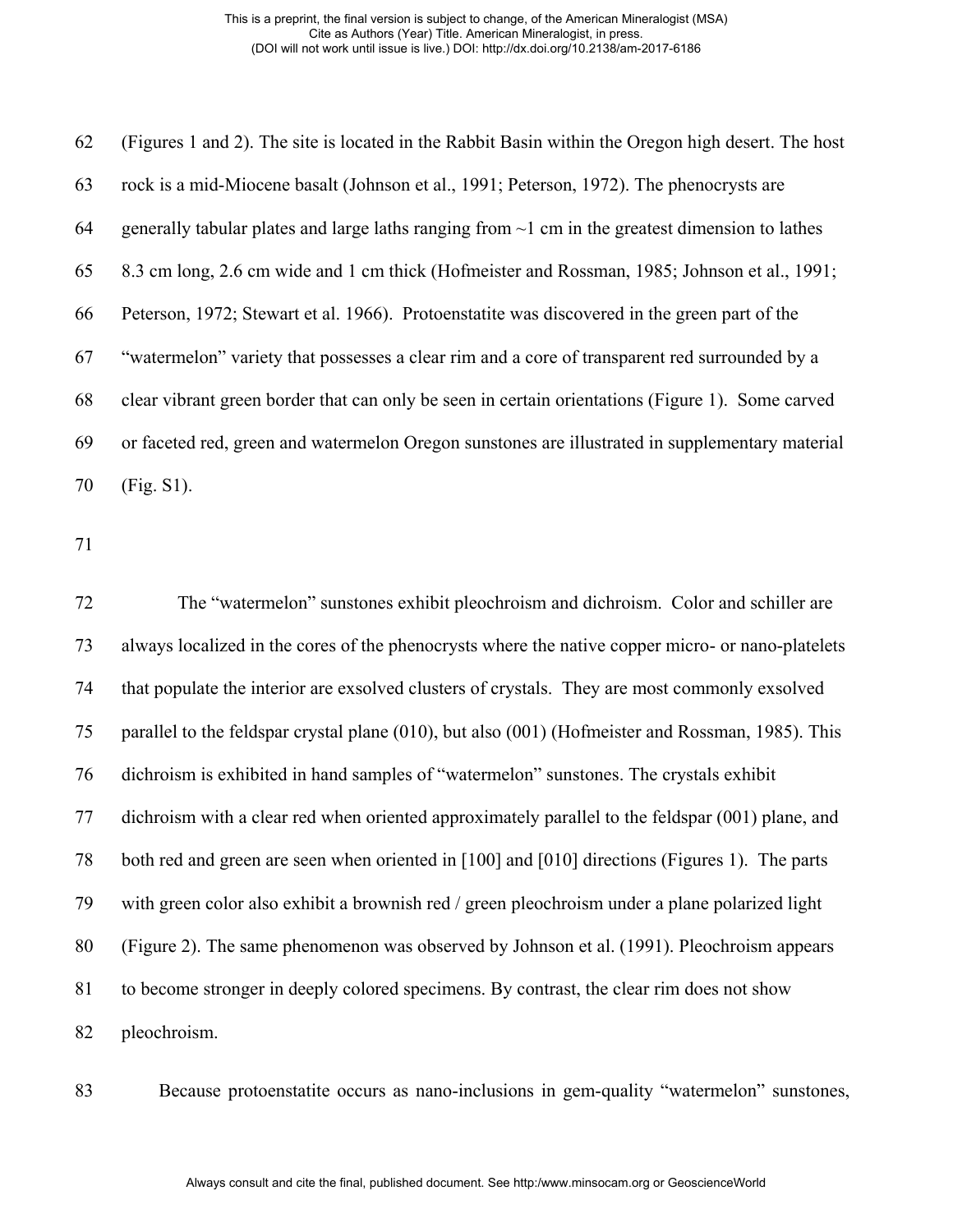ion-milled TEM specimens (on Mo grids) were used for the mineralogical characterization using transmission electron microscope associated with an X-ray energy-dispersive spectroscopy (EDS) system. HRTEM imaging, X-ray EDS and selected-area electron diffraction (SAED) analyses were carried out using a Philips CM200-UT microscope equipped with GE light element energy- dispersive X-ray EDS at the Materials Science Center, University of Wisconsin-Madison, and operated at 200 kV. Chemical analyses were obtained using the EDS (spot size 5 with a beam diameter of ~50 nm). Quantitative EDS results were obtained using experimentally determined k-factors from standards of albite, forsterite, anorthite, orthoclase, labradorite, fayalite, and titanite. The same method was used for characterizing nanocrystals of luogufengite, Al-bearing ε-93 Fe<sub>2</sub>O<sub>3</sub>, (Xu et al., 2017).

- 
- 

## **Results and Discussion**

TEM images show the protoenstatite nano-precipitates within labradorite together with

native copper nanocrystals (Fig. 3). SAED patterns reveal their proto-pyroxene structure with the

space group *Pbcn* (Fig. 4). X-ray EDS analysis confirms their pyroxene stoichiometry (Fig. 5,

Table 1). The empirical formula calculated on the basis of 6 O *apfu* is

101 (Mg<sub>1.17</sub>Fe<sub>0.43</sub>Al<sub>0.26</sub>Ca<sub>0.03</sub>Na<sub>0.10</sub>Ti<sub>0.01</sub>)<sub> $>z.00$ </sub>(Si<sub>1.83</sub>Al<sub>0.17</sub>) $_{52.00}$ O<sub>6</sub>. HRTEM image shows (100) lattice

fringes with a periodicity of 9.25 Å corresponding to periodic changes of skews of octahedral

layers along the *a*-axis (Fig. 6). The observed HRTEM image matches protoenstatite structure,

instead of enstatite or clinoenstatite (See Table 2 for comparison).

Unit cell parameters were determined based on diffraction patterns from the

protoenstatite nanocrystals. Neighbouring copper nanocrystals and the labradorite host were used

as internal standards. Unit cell parameters of the labradorite with a very similar composition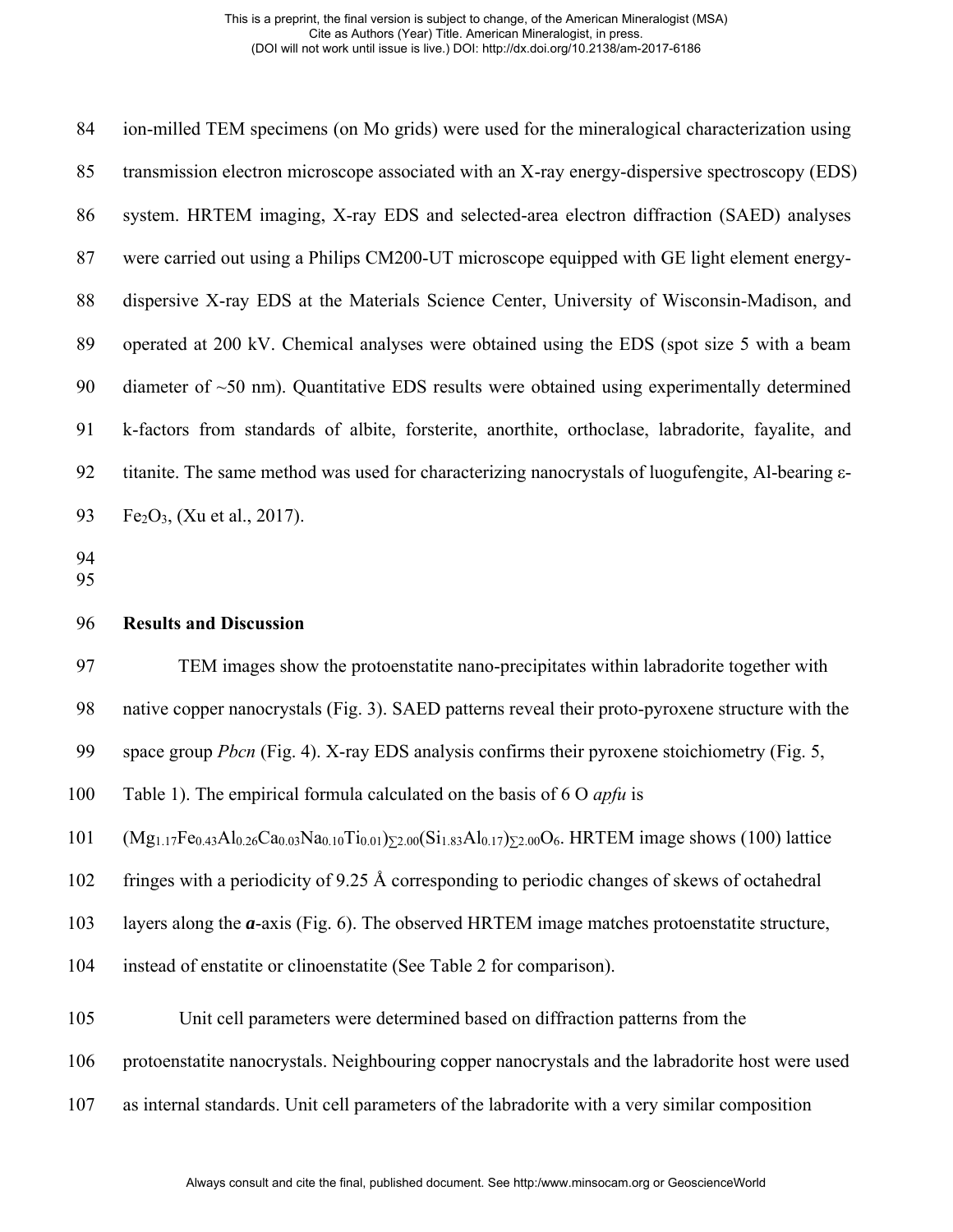| 108 | (from Lake County, Oregon) are from Wenk et al. (1980). The measured unit-cell parameters are              |
|-----|------------------------------------------------------------------------------------------------------------|
| 109 | $a = 9.25(1)$ Å, $b = 8.78(1)$ Å, and $c = 5.32(1)$ Å. Calculated density of protoenstatite is 3.30        |
| 110 | g·cm <sup>-3</sup> . Calculated powder X-ray diffraction peaks are listed in Supplementary Material (Table |
| 111 | S1). Comparison among the enstatite polymorphs with pyroxene structures is listed in table 2.              |
| 112 | The crystals larger than $\sim$ 200 nm transformed into clinoenstatite with a high density of              |
| 113 | stacking faults (Fig. S5), which is very similar to the observed microstructures in a fast-cooled          |
| 114 | protoenstatite (Ijima and Buseck, 1975). Cooling of the lava resulted in transformations from              |
| 115 | protoenstatite to clinoenstatite with a high density of stacking faults in large protoenstatite            |
| 116 | crystals ( $>$ 200 nm), whereas small protoenstatite crystals ( $<$ 200nm) are preserved in the host       |
| 117 | labradorite phenocrysts. The Al-bearing protoenstatite nanocrystals with large surface areas may           |
| 118 | lower the phase transformation temperature and stabilize the structure at low temperature.                 |
| 119 | Similar phenomenon occurs in hematite-luogufengite system (Lee and Xu, 2016). It is also                   |
| 120 | reported that protoenstatite nanocrystals with a large surface area of 615 $m^2/g$ , synthesized using     |
| 121 | sol-gel and freeze-dry methods, can be quenched to room temperature (Jones et al, 1999).                   |
| 122 | Protoenstatite nanocrystals were synthesized by sol-gel method at 800 °C (Jones et al, 1999),              |
| 123 | which is lower than the reported phase transition temperature $(\sim 1000 \degree C)$ .                    |
| 124 |                                                                                                            |
| 125 | <b>Implications</b>                                                                                        |
| 126 | The labradorite (An <sub>65</sub> ) phenocrysts are very homogeneous in composition (Stewart et al.,       |
| 127 | 1966; Wenk et al., 1980). We infer that the cores of "watermelon" crystals formed at early stages          |

of magma chamber formation at high P-T conditions. The clear phenocryst rims without any

- precipitates suggest that they formed at a late stage under different conditions. Crystallization of
- protoenstatite and associated native copper might happen also at a late stage but before magma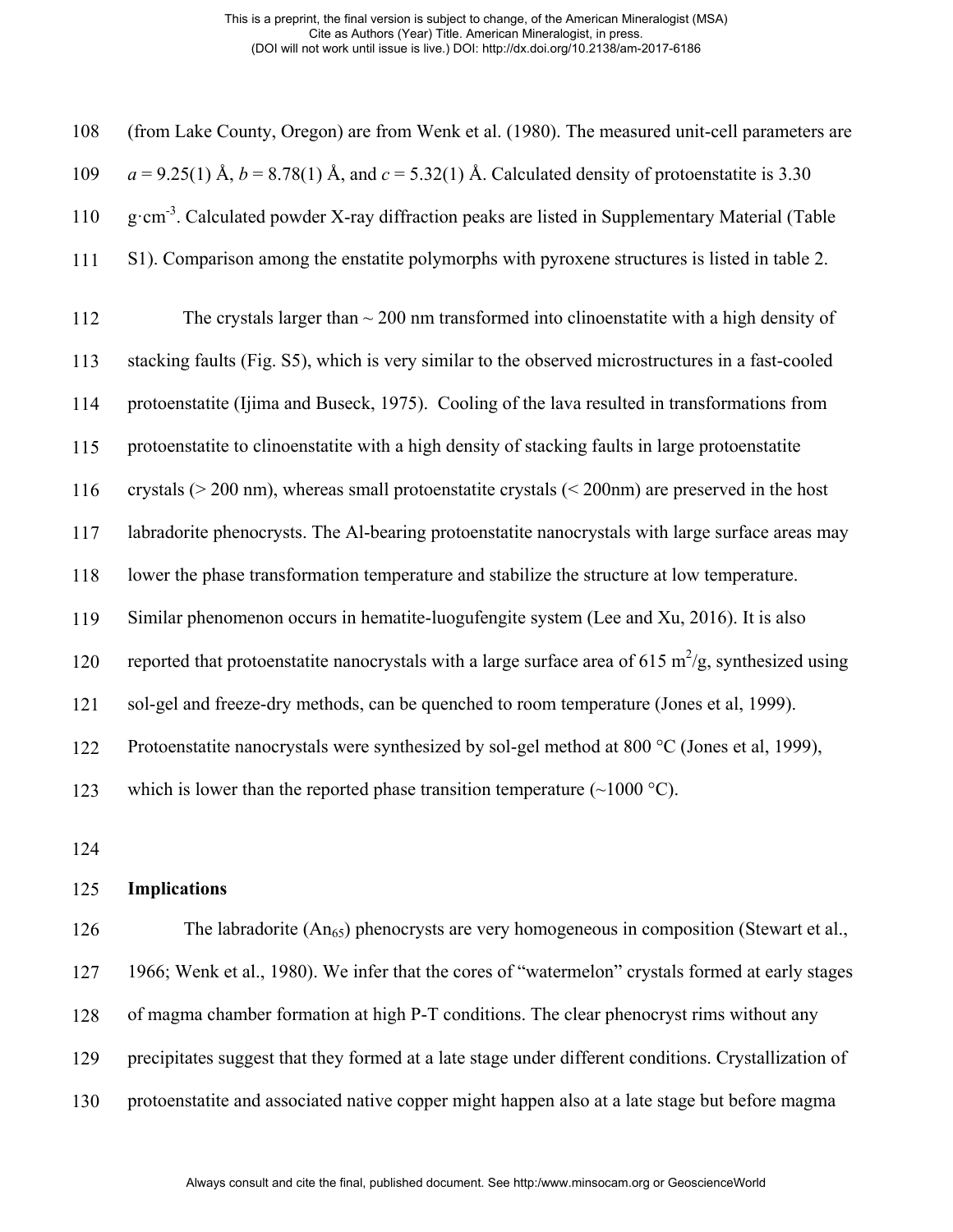| 131 | eruption. The collective effect of the oriented crystals of protoenstatite and clinoenstatite results |
|-----|-------------------------------------------------------------------------------------------------------|
| 132 | in the vibrant green colour of "watermelon" sunstones. These results may help understand and          |
| 133 | determine size-dependent stability of these minerals. We agree that the phenocrysts experienced       |
| 134 | a thermal shock due to the rapid rising and quenching of the crystals (Hofmeister and Rossman         |
| 135 | 1985). This thermal shock origin can explain why the labradorite crystals without schiller and        |
| 136 | colors are all cracked. The colored sunstones are thus thermal shock resistant. Like a "single"       |
| 137 | crystal concrete," their nano-inclusions of protoenstatite and Cu probably serve as cushion to        |
| 138 | absorb the thermal shock due to metallic / plastic behavior of the Cu nanocrystals. This observed     |
| 139 | texture may inspire the design of new crystalline materials that have strengths to resist thermal     |
| 140 | shock while being optically clear and colorful.                                                       |

# **ACKNOWLEDGMENTS**

 Authors thank Dr. Hongwu Xu and two anonymous reviewers for many constructive suggestions and comments. This study was supported by NSF (EAR-0810150, EAR-1530614) and the NASA Astrobiology Institute (N07-5489). Samples were collected by G. Farfan, C. Peralta and the Dust Devil Mining Company.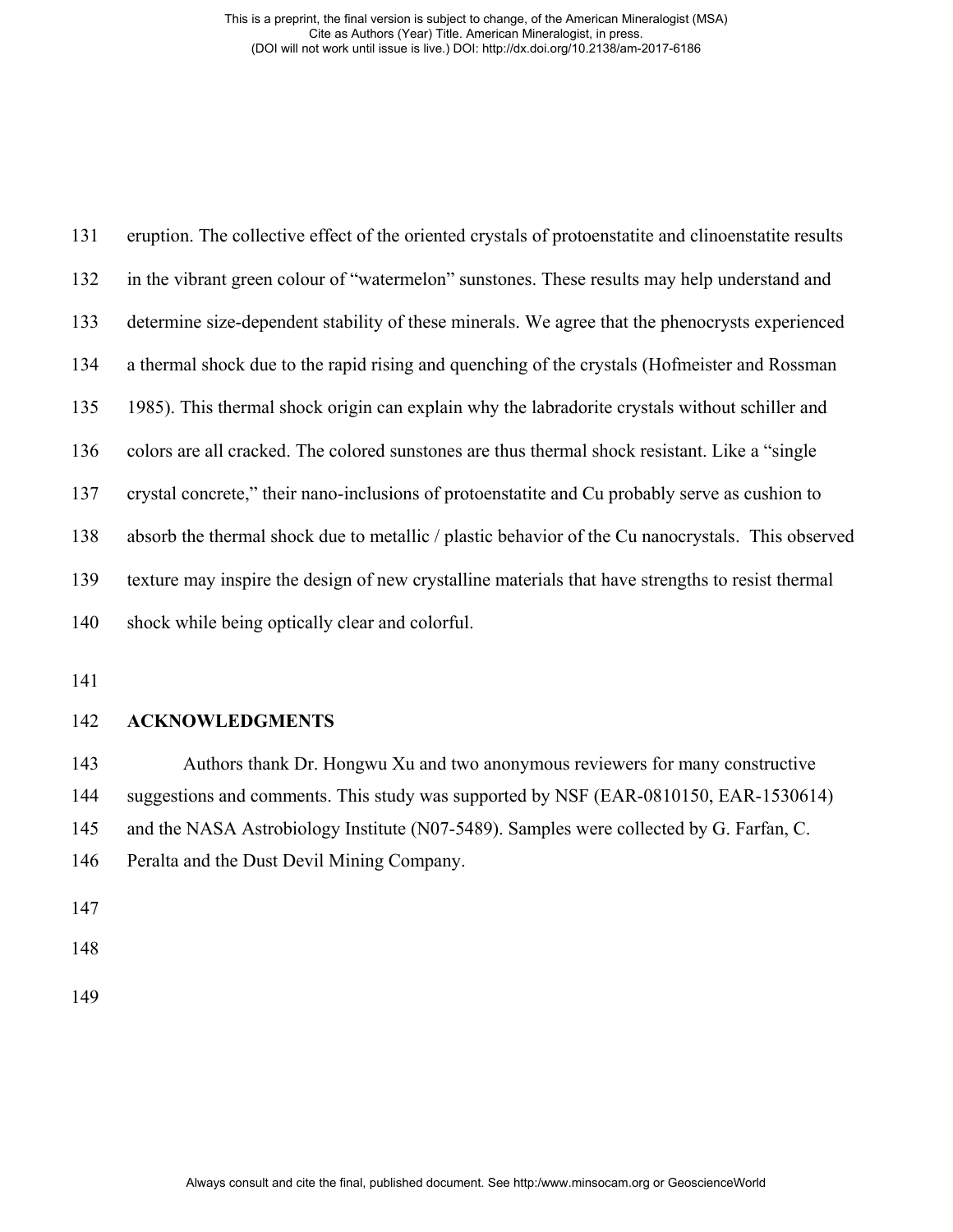# **REFERENCES**

| 151 | Angel, R.J., Chopelas, A., and Ross, N.L. (1992) Stability of high-pressure clinoenstatite at                 |
|-----|---------------------------------------------------------------------------------------------------------------|
| 152 | upper-mantle pressures. Nature, 358, 322-324.                                                                 |
| 153 | Cameron, M., and Papike, J.J. (1981) Structural and chemical variations in pyroxenes. American                |
| 154 | Mineralogist, $66$ , $1-50$ .                                                                                 |
| 155 | Chen, C.-H. and Presnall, D.C. (1975) The system $Mg_2SiO_4-SiO_2$ at pressure up to 25 kilobars.             |
| 156 | American Mineralogist, 60, 398-406.                                                                           |
| 157 | Dallwitz, W.B., Green, D. H., and Thompson, J. E. (1966) Clinoenstatite in a volcanic rock from               |
| 158 | the Cape Vogel area, Papua. Journal of Petrology, 7(3), 375-403.                                              |
| 159 | Hofmeister, A. M., and Rossman, G. R. (1985) Exsolution of metallic copper from Lake County                   |
| 160 | labradorite. Geology, 13(9), 644-647.                                                                         |
| 161 | Ijima, S., and Buseck, P. R. (1975) High resolution electron microscopy of enatatite I: twinning,             |
| 162 | polymorphism, and polytypism. American Mineralogist, 60, 758-770.                                             |
| 163 | Johnston, C. L., Gunter, M. E., and Knowles, C. R. (1991). Sunstone Labradorite from the                      |
| 164 | Ponderosa Mine, Oregon. Gems and Gemology, XXVII, 220-233.                                                    |
| 165 | Jones, S. A., Burlitch, J. M, Duchamp, J. C., and Duncan, T. M. (1999) Sol-gel synthesis of                   |
| 166 | protoenstatite and a study of the factors that affect crystallization. Journal of Sol-Gel                     |
| 167 | Science and Technology, 15, 201-209.                                                                          |
| 168 | Lee, S., and Xu, H. (2016) Size-dependent phase map and phase transformation kinetics for                     |
| 169 | nanometeric iron(III) oxides ( $g \rightarrow e \rightarrow a$ pathway). The Journal of Physical Chemistry C, |
| 170 | 120, 13316-13322.                                                                                             |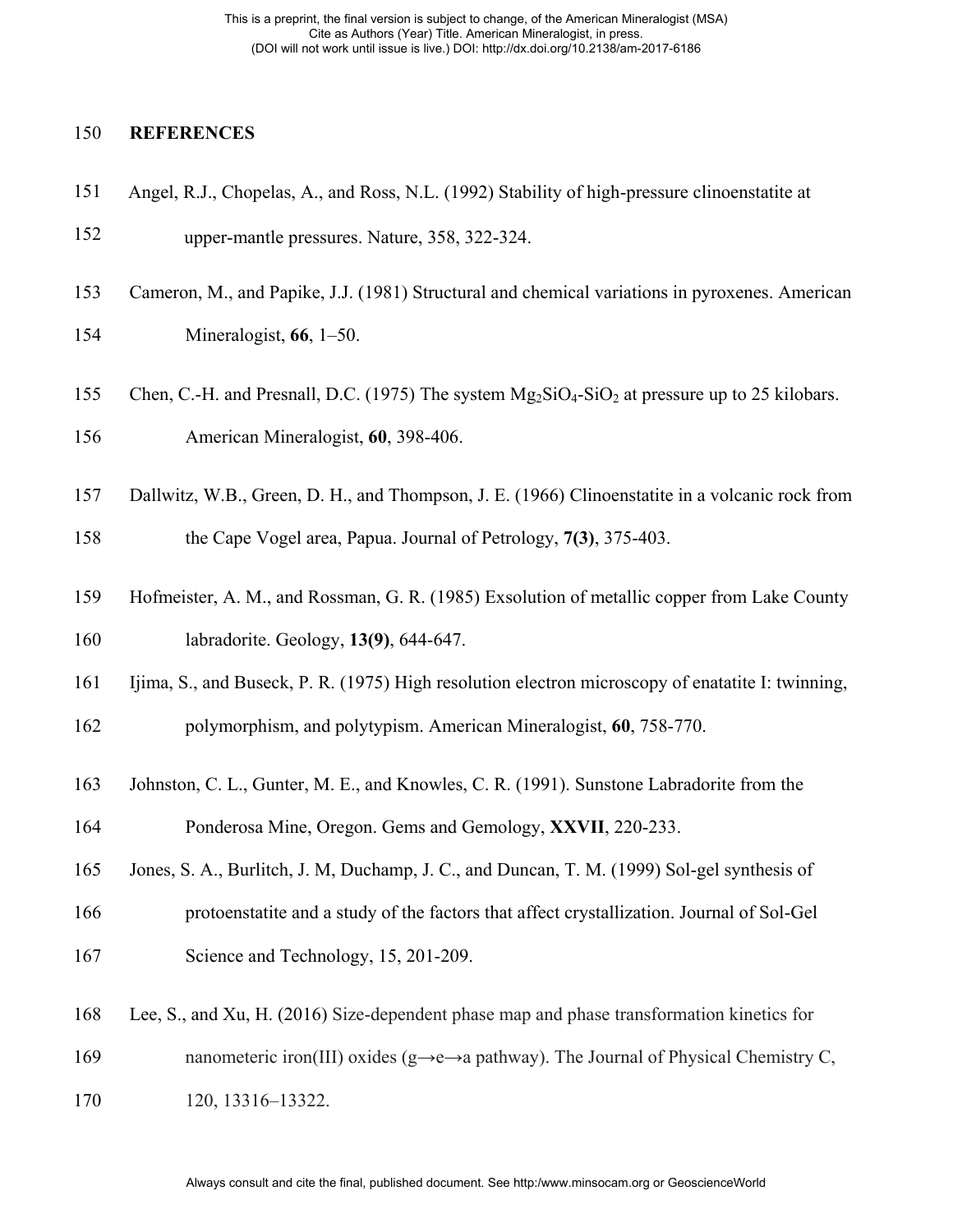| 171 |  |  |  |  |  |  | Murakami, T., Takeuchi, Y., and Yamanaka, T. (1982) The transition of orthoenstatite to |  |
|-----|--|--|--|--|--|--|-----------------------------------------------------------------------------------------|--|
|-----|--|--|--|--|--|--|-----------------------------------------------------------------------------------------|--|

- protoenstatite and the structure at 1080°C. Zeitschrift für Kristallographie, **160**, 299-312.
- Peterson, N. (1972) Oregon "Sunstones". The Ore Bin, **34(12)**, 197-215.
- Schmitz, S. and Brenker, F.B. (2008) Microstructural Indications for Protoenstatite Precursor of
- 175 Cometary MgSiO<sub>3</sub> Pyroxene: A Further High-Temperature Component of Comet Wild 2. The Astrophysical Journal, 681 (2008) L105. doi:10.1086/590411.
- Shiraki, K., Kuroda, N., Urano, H., and Maruyama, S. (1980) Clinoenstatite in boninites from the
- Bonin Islands, Japan. Nature, **285**, 31-32.
- 179 Smith, J. V. (1969) Crystal structure and stability of  $MgSiO<sub>3</sub>$  polymorphs: physical properties
- and phase relations of Mg-Fe pyroxenes. Mineralogical Society of America Special
- Paper, **2**, 3–29.
- Smyth, J. R. (1974) Experimental study on the polymorphism of enstatite. American Mineralogist, **59**, 345-352.
- Smyth, J.R. and Ito, J. (1975) The synthesis and crystal structure of a magnesium-lithium-scandium protopyroxene. American Mineralogist, 62, 1252–1257.
- Stewart, D., Walker, G., Wright, T., and Fahey, J. (1966) Physical Properties of Calcic
- Labradorite from Lake County, Oregon. American Mineralogist, **51**, 177-197.
- Tribaudino, M., Nestola, F., Camara, F., and Domeneghetti, M. C. (2002) The high-temperature
- 189 P2<sub>1</sub>/c-C2/c phase transition in Fe-free pyroxene  $(Ca<sub>0.15</sub>Mg<sub>1.85</sub>Si<sub>2</sub>O<sub>6</sub>)$ : Structural and
- thermodynamic behavior. American Mineralogist, Volume 87, pages 648–657.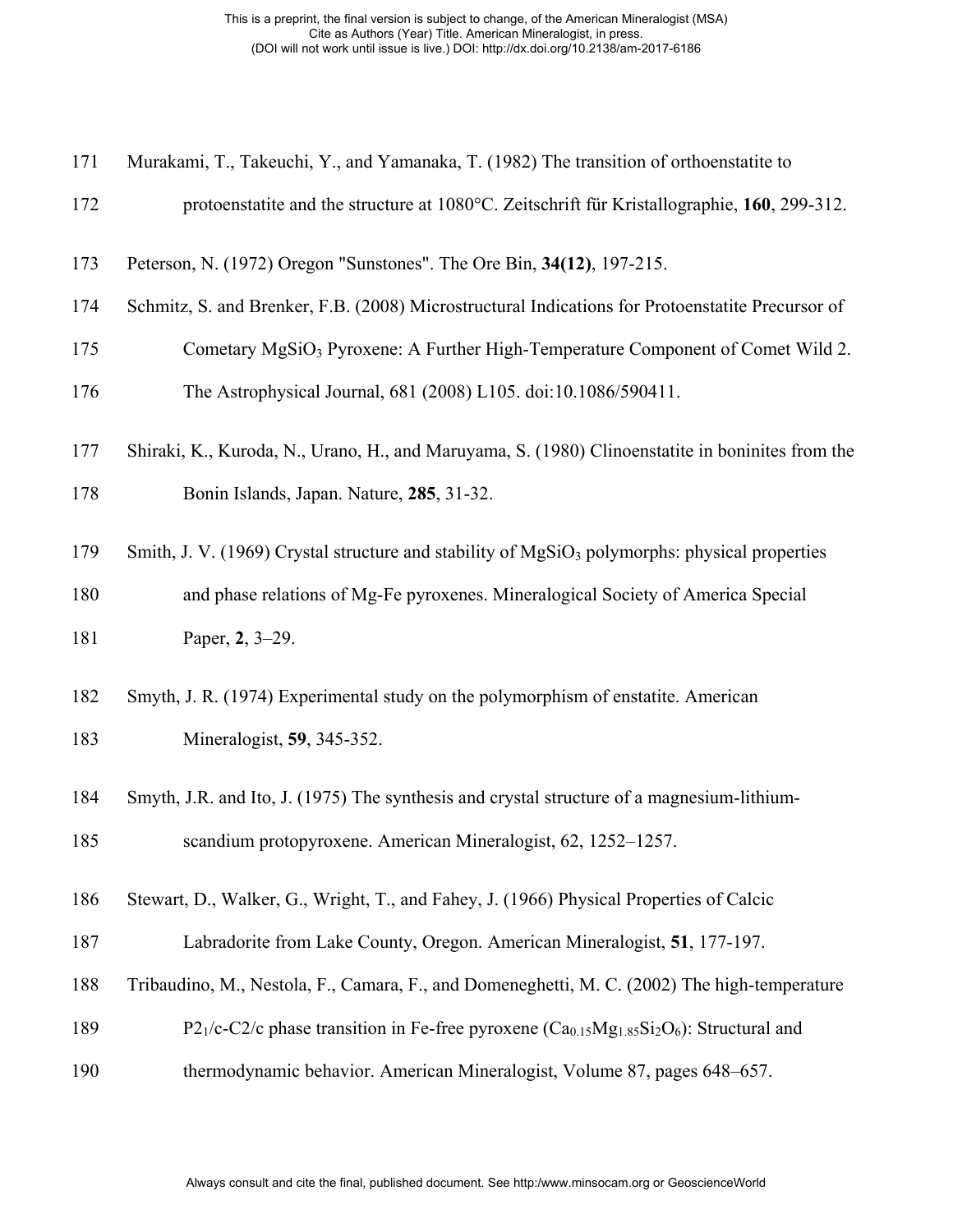| 191 | Wenk, H. R., Joswig, W., Tagai, T., Korekawa, M., and Smith, B. K. (1980) The average                 |
|-----|-------------------------------------------------------------------------------------------------------|
| 192 | structure of An 62-66 labradorite. American Mineralogist, 65, 81-95.                                  |
| 193 | Xu, H.F., Lee, S., and Xu, H.W. (2017) Luogufengite: a new nano-mineral of $Fe2O3$ polymorph          |
| 194 | with giant coercive field. American Mineralogist, 102, 711-719.                                       |
| 195 | Yang, H. Finger, L.W., Conrad, P.G., Prewitt, C.T., and Hazen, R.M. (1999) A new pyroxene             |
| 196 | structure at high pressure: Single-crystal X-ray and Raman study of the Pbcn-P2 <sub>1</sub> cn phase |
| 197 | transition in protopyroxene. American Mineralogist, 84, 245–256.                                      |
| 198 |                                                                                                       |
| 199 |                                                                                                       |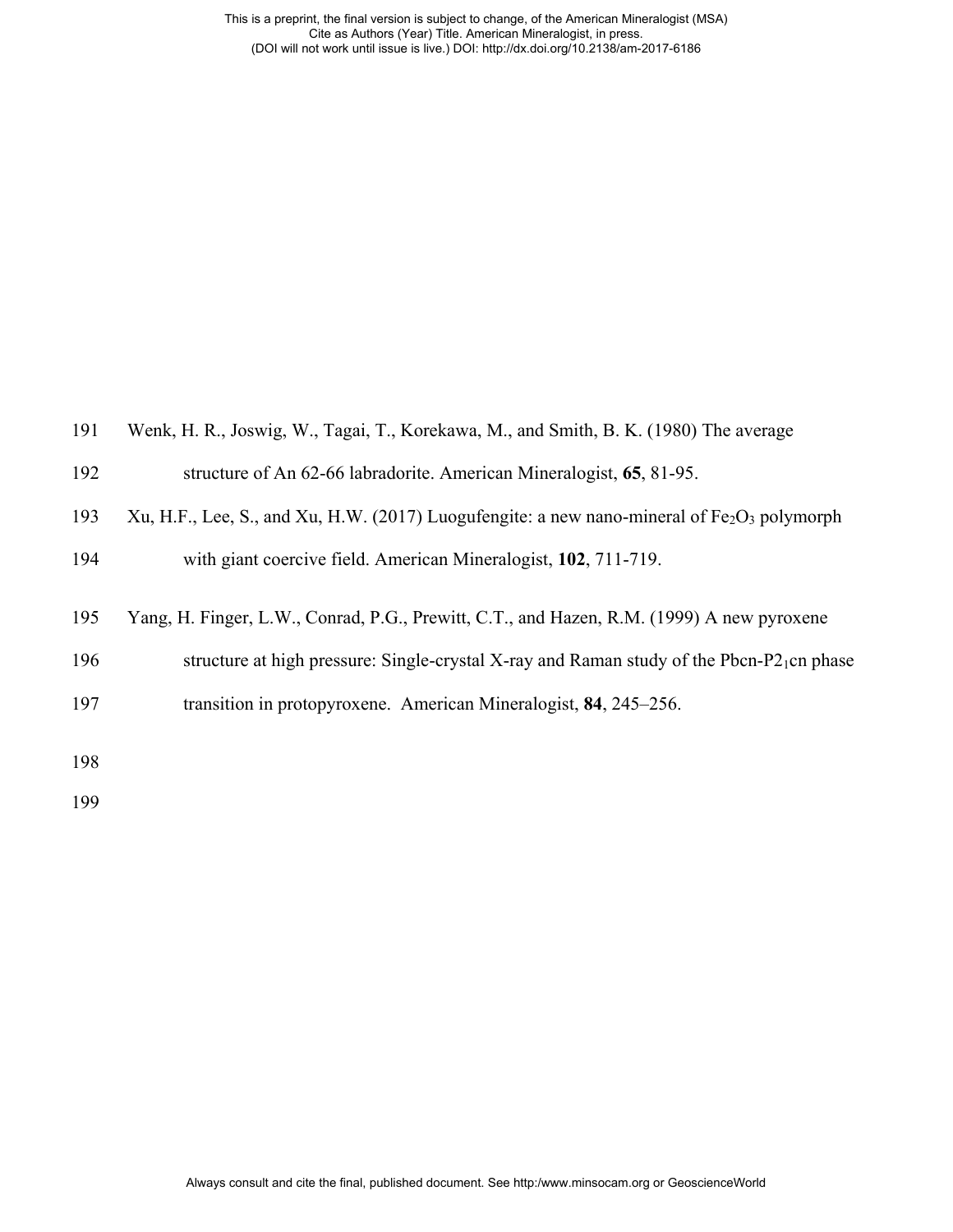### 200 **Figures and Captions**



 $\frac{202}{203}$ Figure 1. A gem-quality "watermelon" Oregon sunstone looked down along the normal of (001) (a), and along *b*-axis (b). Note the exceptionally clear rim, along with the zoning of colors. The green border becomes brownish red when looked down along the normal of (001) (a). Top up-206 right inset shows the detail of the red to green transition from a polished sample  $(\sim 4 \text{ mm thick})$  (b). Dark areas are due to uneven surfaces that bend the transmitted light away. Another "watermelon" sunstone (c) with a clear rim looked down along ~*b*-axis under a transmitted light from bottom (left). Linear features with dark color in red core and green board are microplates of native Cu.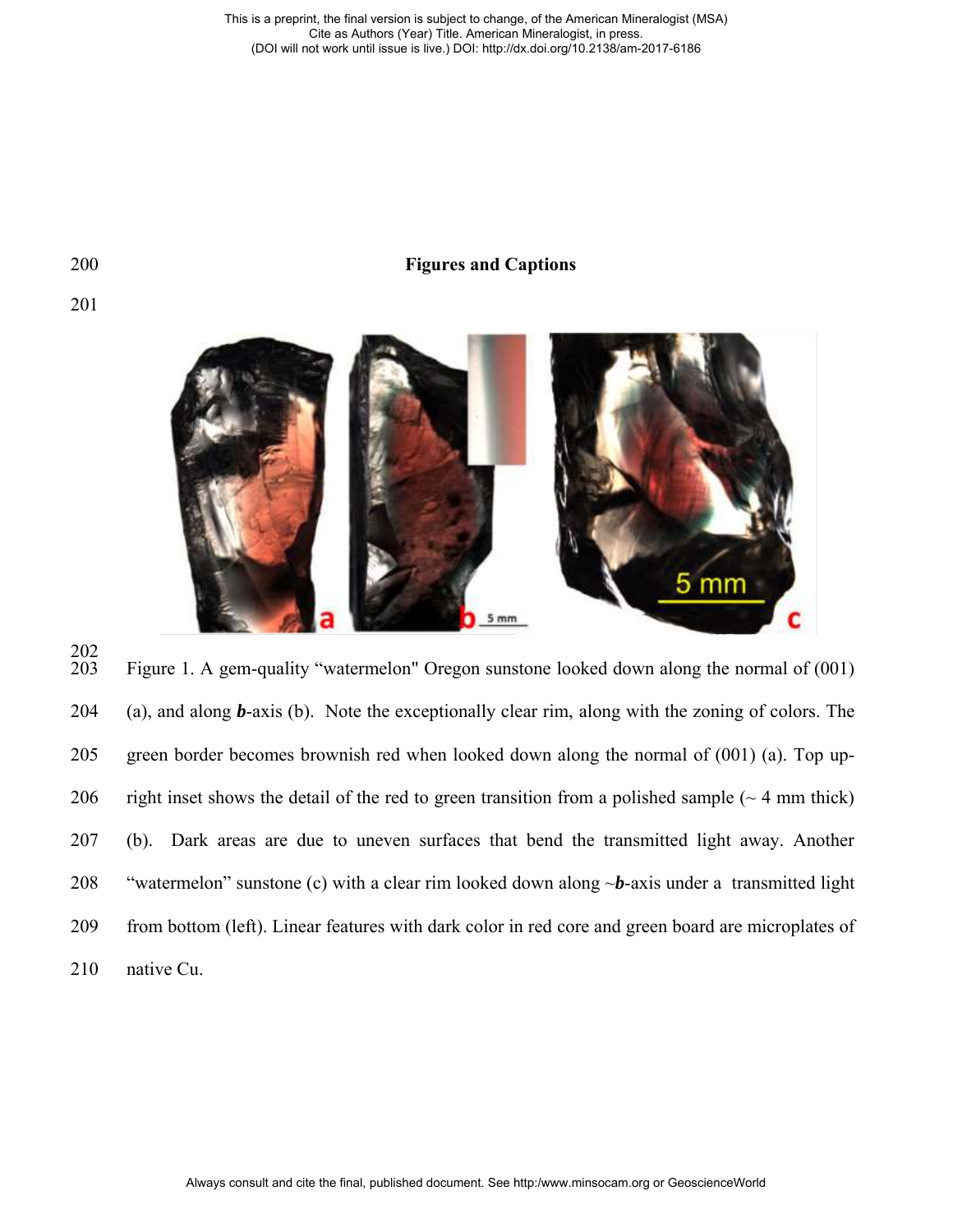

212 Figure 2: Transmitted light photomicrographs of a polished sunstone crystal  $($   $\sim$  5 mm thickness) from the green border part show pleochroism (light brown to pale green). The cleavage plane (001) is perpendicular to the light. Some inclusions appear as linear features distributed along the (010) plane of labradorite. The appearance of the inclusions is much larger than their actual sizes due to the strain existing between thenanocrystals and the host labradorite.





Figure 3. Dark-field TEM image (a) and bright-field TEM image (b) showing two protoenstatite

(PEN) nanocrystals together with native copper nanocrystals (Cu) within labradorite.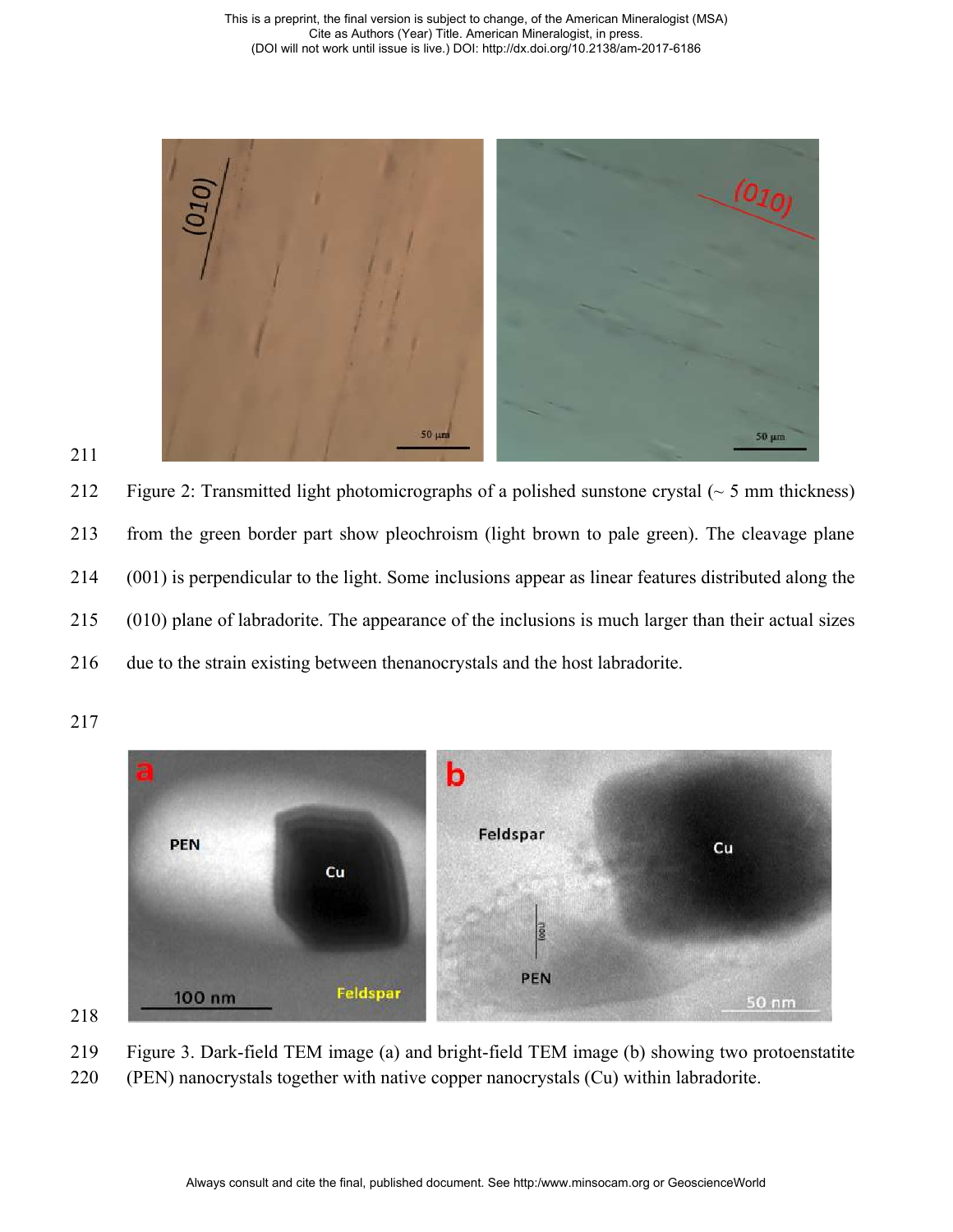

222 Figure 4. SAED patterns of protoenstatite nanocrystals shown in Figure 1 along  $\sim$  [010] zone- axis (a) and along [012] zone-axis (b). The very strong 002 diffraction spot in the SAED pattern (a) is due to very small excitation error (or diffraction error) for 200, which means that the 225 crystal is very close to two-beam condition. Weak  $h00 (h = 2n+1)$  reflections that violate the 2- fold screw axis symmetry result from multiple diffraction that is common in electron diffraction, 227 especially from thick specimens. The  $h00$  ( $h = 2n+1$ ) reflections are extinct from a smaller and thinner crystal (b). The multiple diffraction effect is not obvious here. The SAED patterns confirm the *Pbcn* symmetry.

230



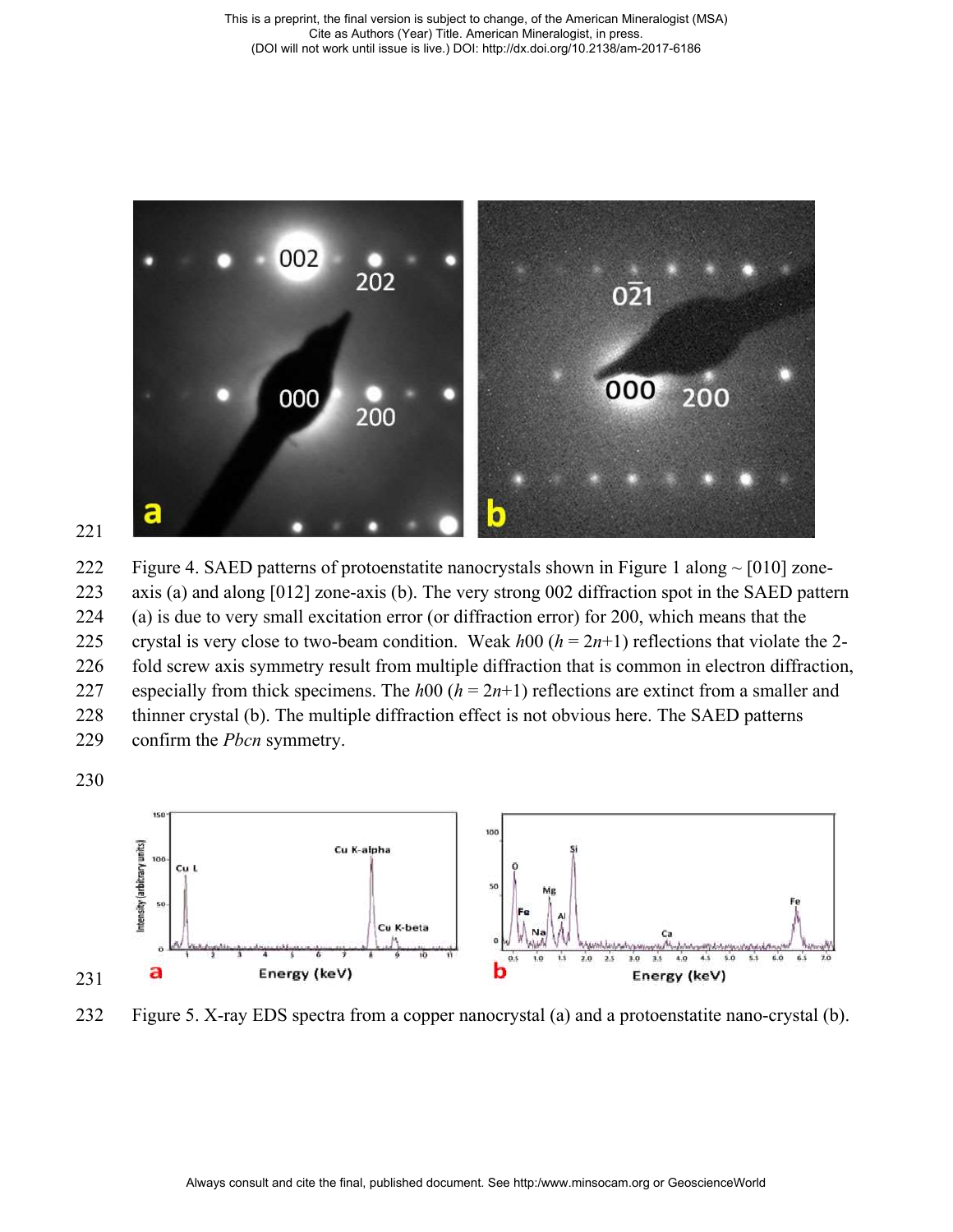



 Figure 6. HRTEM image (a) and noise-filtered HRTEM image (b) of a protoenstatite nanocrystal showing (100) lattice fringes with a periodicity of 9.25 Å. A [012] zone-axis fast Fourier transform (FFT) pattern is inserted at the lower-right corner of the HRTEM image. (c) A simple protoenstatite model based on unit-cell twining of clinoenstatite. (d) A polyhedral model of protoenstatite projected onto (010) showing periodic changes of skews of octahedral layers along the *a*-axis. The model is based on a Li-Sc-bearing protoenstatite at room temperature (Yang et al., 1999) with unit cell parameters and composition measured from the protoenstatite nanocrystals.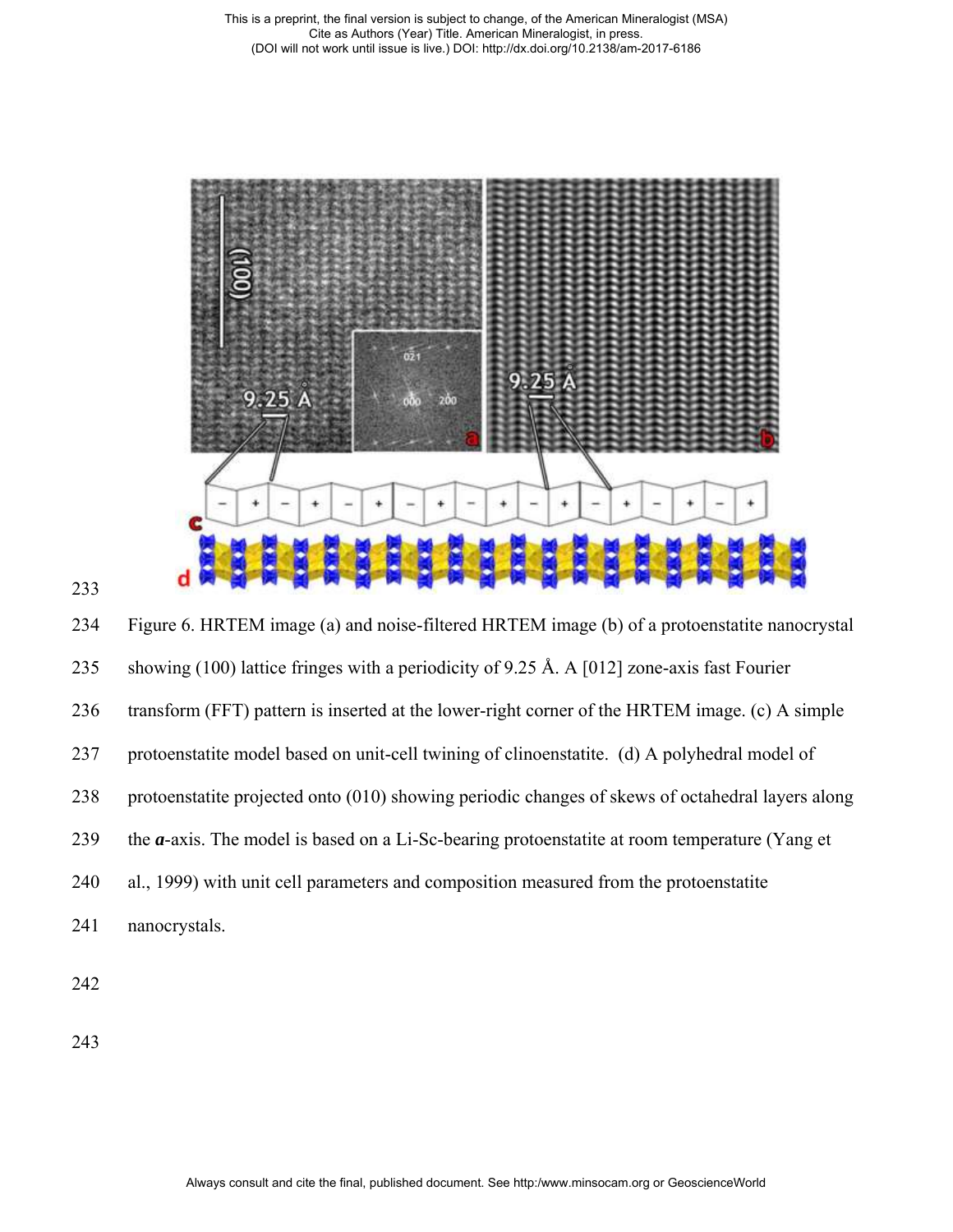|                                | (1)   | (2)   | (3)   | Average |
|--------------------------------|-------|-------|-------|---------|
| SiO <sub>2</sub>               | 49.73 | 51.41 | 51.60 | 50.91   |
| TiO <sub>2</sub>               | 0.74  | 0.37  | 0.37  | 0.50    |
| Al <sub>2</sub> O <sub>3</sub> | 11.23 | 10.23 | 9.14  | 10.20   |
| FeO                            | 13.71 | 15.05 | 14.05 | 14.27   |
| <b>MgO</b>                     | 22.57 | 20.82 | 22.51 | 21.97   |
| CaO                            | 0.78  | 0.73  | 1.02  | 0.84    |
| Na <sub>2</sub> O              | 1.24  | 1.41  | 1.44  | 1.37    |
| $Si^T$                         | 1.78  | 1.85  | 1.85  | 1.82    |
| Ti                             | 0.02  | 0.01  | 0.01  | 0.01    |
| $Al^{M1}$                      | 0.25  | 0.28  | 0.23  | 0.25    |
| $AI^T$                         | 0.22  | 0.15  | 0.16  | 0.18    |
| Fe                             | 0.41  | 0.45  | 0.42  | 0.43    |
| Mg                             | 1.20  | 1.11  | 1.20  | 1.17    |
| Ca                             | 0.03  | 0.03  | 0.04  | 0.03    |
| Na                             | 0.09  | 0.10  | 0.10  | 0.09    |
|                                |       |       |       |         |

Table.1 Chemical compositions of protoenstatite.